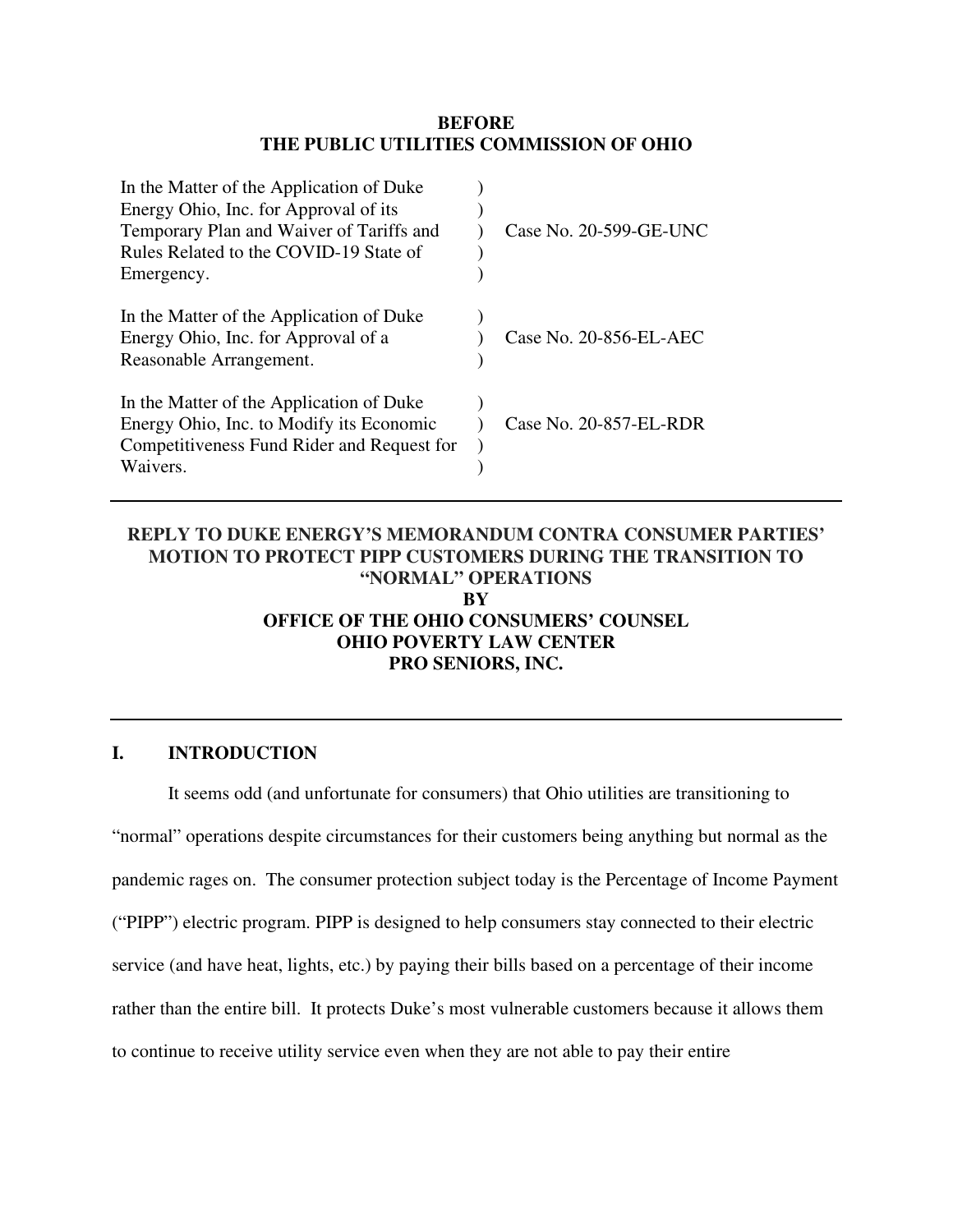electric bill. Due to the coronavirus pandemic, the Public Utilities Commission of Ohio ("PUCO") rightly extended additional protections to PIPP customers. It did so by preventing electric utilities from removing customers from the PIPP program even when customers were not able to make the minimum payments required under the PIPP program

Duke, in response to the Consumer Groups<sup>'1</sup> Motion to Protect PIPP customers, says that it intends to allow customers to remain on PIPP without meeting minimum payment requirements, until January 2021. The Consumer Groups appreciate Duke's stated intention. But for consumer protection there should be an Order from the PUCO to protect Duke's most vulnerable customers. Duke shouldn't mind that order, since it is proposing to voluntarily do the same. The PUCO should issue a ruling that is consistent with Duke's representations. Duke should not remove customers from electric PIPP earlier than January 2021 (and should not remove consumers until sometime after that date, if determined by the Ohio Development Services Agency).

## **II. RECOMMENDATION**

**To protect consumers, the PUCO should enter an Order preventing Duke from removing customers from electric PIPP until no earlier than January 2021 and directing its Staff to work with ODSA to assist in coordinating future plans for reinstating PIPP eligibility and verification requirements.** 

 Duke claims that the Consumer Groups' Motion to Protect PIPP customers is moot because it already intends to do what the Consumers Groups ask.<sup>2</sup> Duke is wrong. The Consumer Groups' Motion seeks a PUCO Order to protect Duke's neediest electric PIPP customers against removal from PIPP no sooner than January 2021. While Duke's stated

<sup>&</sup>lt;sup>1</sup> The Consumer Groups refer, collectively, to Office of the Ohio Consumers' Counsel, Ohio Poverty Law Center, and Pro Seniors, Inc.

<sup>2</sup> *Id.* at 2.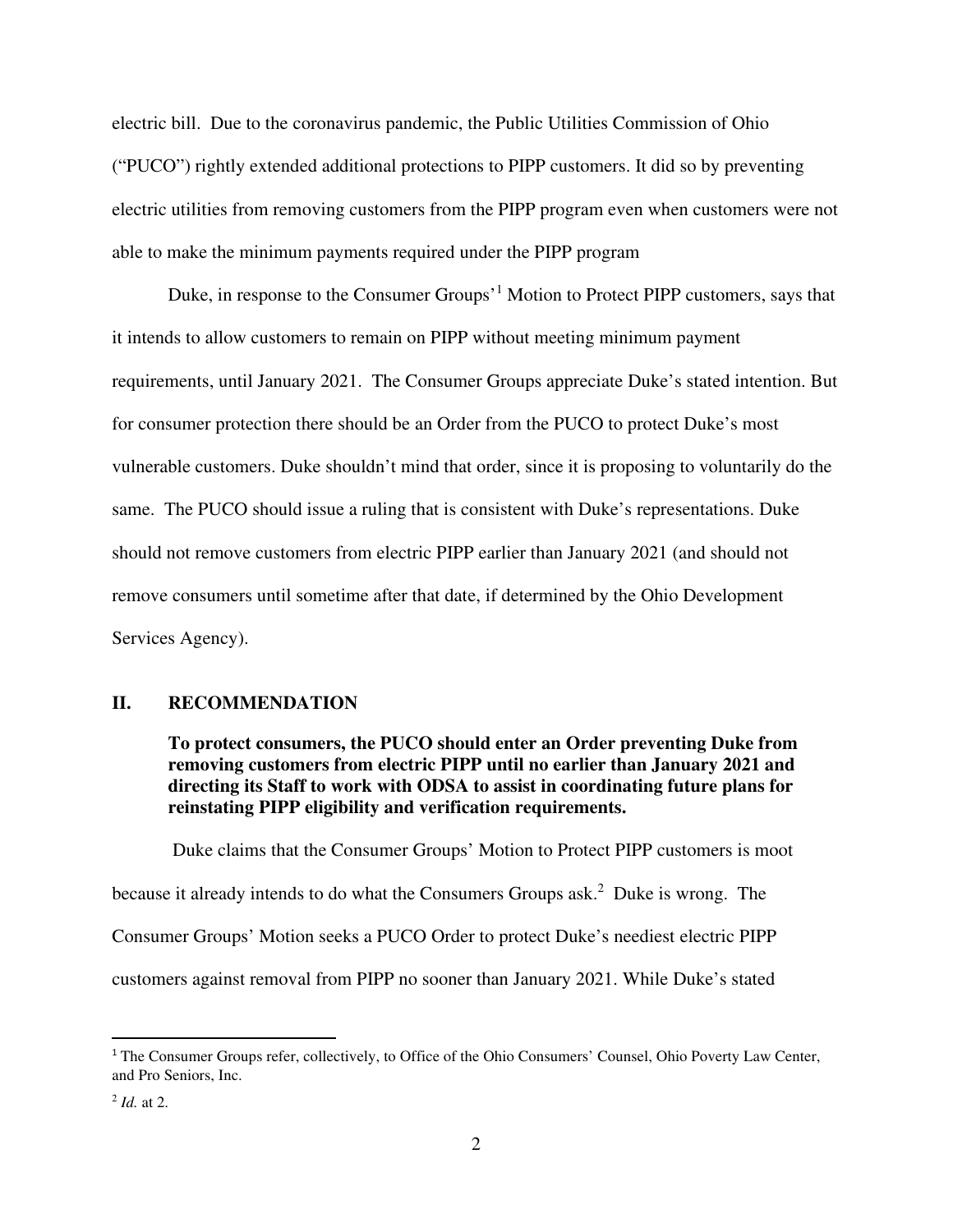intentions to undertake action are a good start, those intentions should be converted into enforceable policy through a PUCO order. That is all the Consumer Groups ask. The PUCO should simply issue an Order transforming Duke's stated intention that it will not resume normal PIPP activities (including removing customers from PIPP who do not make minimum payments) until at least January  $2021<sup>3</sup>$  into an enforceable policy.

In our Motion, the Consumer Groups' also specifically asked the PUCO to direct its Staff to coordinate with ODSA to assist in working on future plans for reinstating all electric PIPP eligibility and verification requirements.<sup>4</sup> The PUCO should instruct its Staff when coordinating with ODSA to advocate for the PIPP consumer protections to extend until the end of the winter heating season. PUCO Staff involvement is important to protect consumers, as the PUCO regulates Duke.

## **III. CONCLUSION**

The most vulnerable Ohioans' struggles have been made more desperate by the coronavirus pandemic. The PUCO should, by Order, carry out Duke's intentions to provide additional protection for PIPP customers, allowing those customers more time to financially recover from the coronavirus. That would mean that PIPP customers could continue to receive service from Duke, without meeting the payment requirements under the PIPP program until January 2021 or until sometime after that date if ODSA determines it is safe to resume disconnections at a later date. It should also direct its Staff to coordinate with ODSA the consideration of future plans for reinstating all electric PIPP eligibility and verification requirements.

<sup>&</sup>lt;sup>3</sup> Notice confirming how PIPP and Graduate PIPP programs will begin to resume their normal operations submitted by Duke Energy Ohio, Inc. (September 1, 2020) at 1 ("Letter").

<sup>4</sup> Consumer Groups' Motion (September 25, 2020) at 2.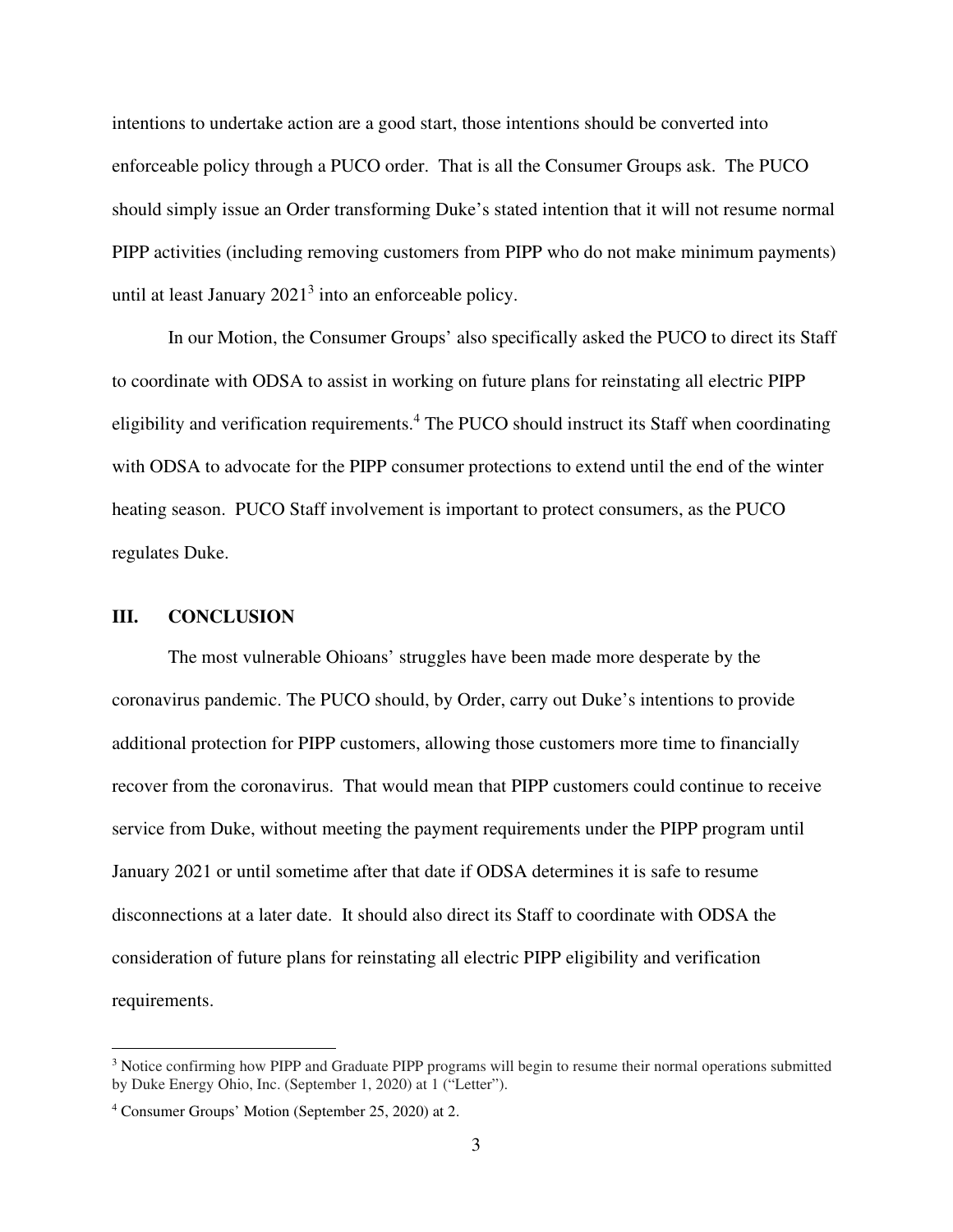Respectfully submitted,

Bruce Weston (0016973) Ohio Consumers' Counsel

## */s/ William J. Michael*

William J. Michael (0016973) Counsel of Record Ambrosia E. Wilson (0096598) Assistant Consumers' Counsel

#### **Office of the Ohio Consumers' Counsel**

65 East State Street, 7th Floor Columbus, Ohio 43215-4213 Telephone: [Michael]: (614) 466-1291 Telephone: [Wilson]: (614) 466-1292 William.michael@occ.ohio.gov ambrosia.wilson@occ.ohio.gov (Willing to accept service by e-mail)

*/s/ Susan Jagers*  Susan Jagers (0061678) **Ohio Poverty Law Center**  1108 City Park Ave. Suite 200 Columbus, OH 43206 614-824-2501 sjagers@ohiopovertylaw.org (will accept service via e-mail)

*/s/ Mike Walters*  Mike Walters Legal Helpline Managing Attorney **Pro Seniors, Inc.** 7162 Reading Road, Suite 1150 Cincinnati, OH 45237 513.458.5532 | 513.345.4162 (Fax) mwalters@proseniors.org/www.proseniors.org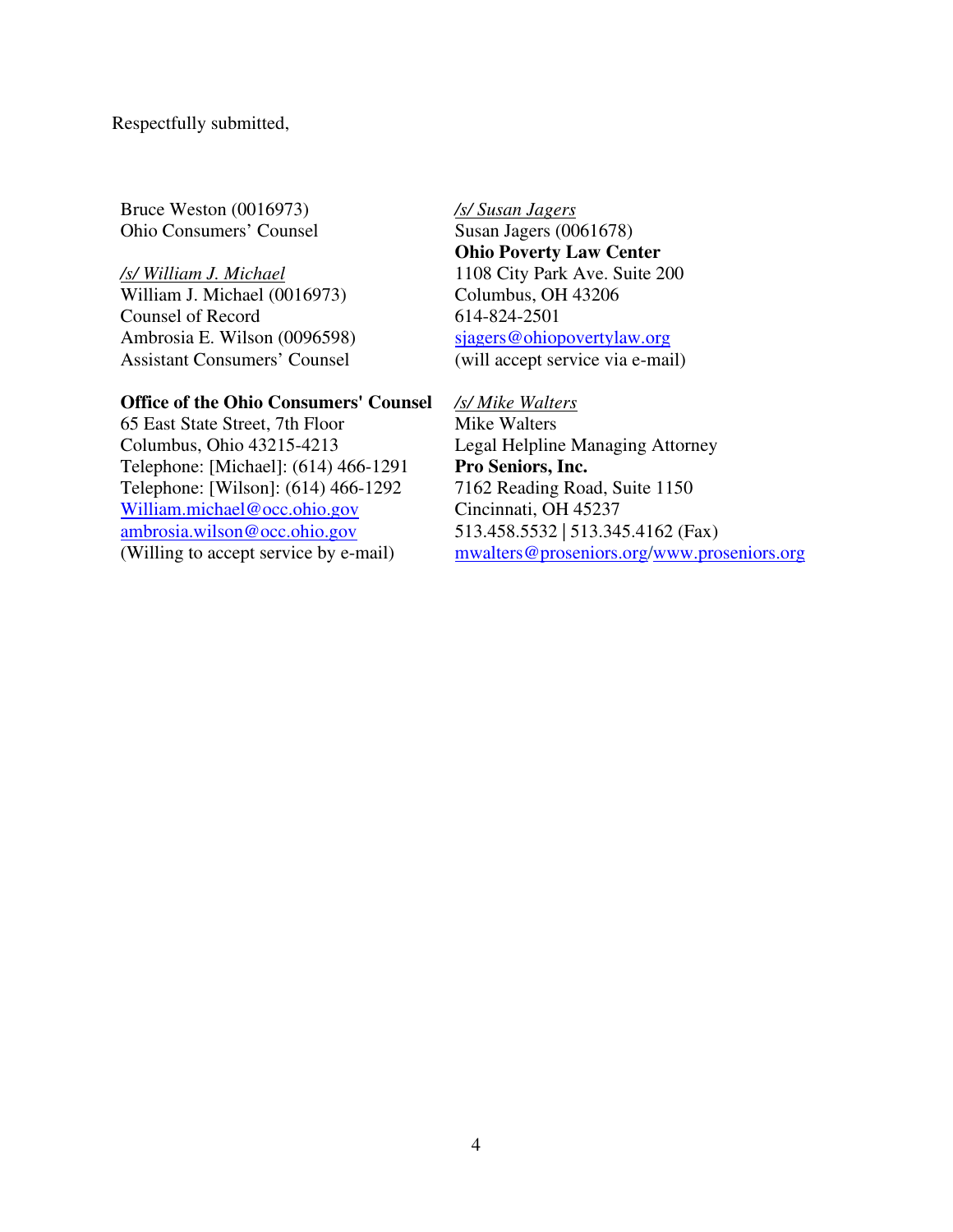## **CERTIFICATE OF SERVICE**

I hereby certify that a copy of this Reply has been served via electronic transmission

upon the following parties of record this 20th day of October 2020.

 */s/ William J. Michael*  William J. Michael Assistant Consumers' Counsel

The PUCO's e-filing system will electronically serve notice of the filing of this document on the following parties:

# **SERVICE LIST**

John.jones@ohioattorneygeneral.gov mkurtz@BKLlawfirm.com kboehm@BKLlawfirm.com jkylercohn@BKLlawfirm.com rdove@keglerbrown.com

Rocco.DAscenzo@duke-energy.com Jeanne.Kingery@duke-energy.com Larisa.Vaysman@duke-energy.com

Attorney Examiners:

lauren.augostini@puco.ohio.gov Nicholas.walstra@puco.ohio.gov